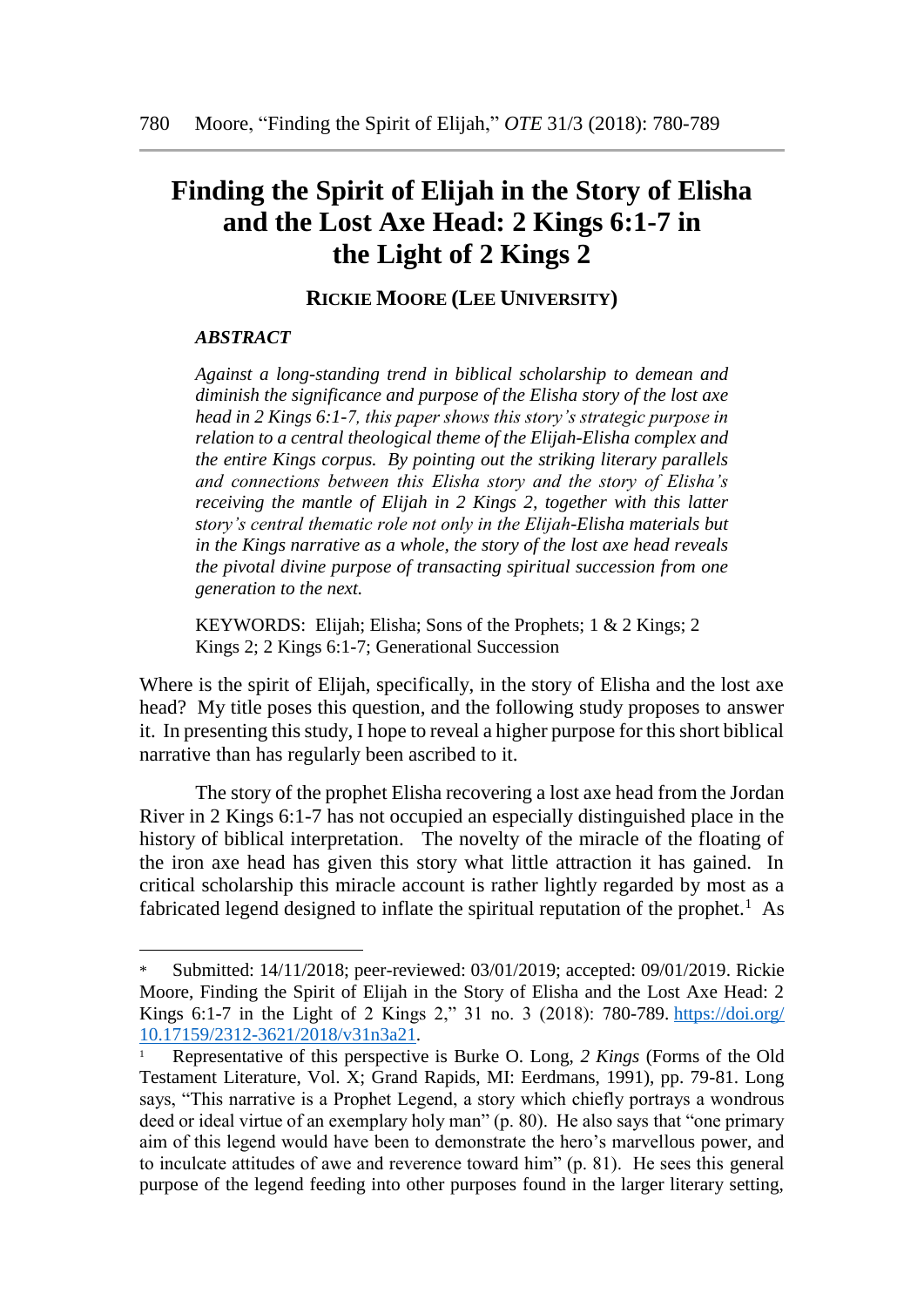one scholar has put it, with this narrative there comes the "feeling that here the sacred Scripture degenerates to the level of the stories of the medieval saints and pagan magicians."2 In Pentecostal preaching and charismatic spirituality the story is taken more seriously, but only as an example of how God's miraculous intervention can suddenly turn any bad situation around. Either way, any greater theological purpose reaching appreciably beyond the mere claim of miraculous power, whether for the prophet or for God, has not been prominent. This paper will seek to show that this small story can be seen to serve a much larger theological function. Viewing 2 Kings 6:1-7 inter-textually in the light of a prime thematic thrust of the Elijah narratives generally and the culminating Elijah story of 2 Kings 2 in particular, this study suggests that this Elisha story about the lost axe head serves the key concern of these Elijah materials to see a divinely generated, life-empowering endowment passed from one generation to the next.

The axe head narrative is brief and compactly told as follows:

(1) Now the sons of the prophets said to Elisha, "See now, the place where we dwell with you is too small for us. (2) Let us go, please, to the Jordan and take there, each man a timber, and make for ourselves there a place to dwell." And he said, "Go." (3) Then one said, "Please consent and go with your servants." And he said, "I will go." (4) So he went with them, and they came to the Jordan and they cut down trees. (5) But as one was felling a beam, the iron axe head fell into

l

viz., enhancing Elisha's image as "powerful guide and helper" and Dtr's agenda of highlighting, by extension, "God's powers during the reign of Jehoram" (p. 81). Long says, "The incident is quite removed from the grander scope of international relations in chs 5 and 6:8-23. The tradition seems … stylistically wooden and unimaginative" (p. 80). Also, see Richard Nelson, *First and Second Kings* (Interpretation; Atlanta: John Knox Press, 1987), 184-85. Nelson presents this story (grouped with others in 2 Kings 6-8:15) under the heading, "Stories of Prophetic Power". He begins his commentary on this story, "The story of the floating axe head (6:1-7) is something of an embarrassment for modern readers. The miracle seems both trivial and pointless" (p. 184). Cf. J. Robinson, *The Second Book of Kings* (Cambridge Bible Commentary; Cambridge: Cambridge University Press, 1976), 56-58, who flatly asserts, "This story is a legend" (p. 57). Robinson sees it as the kind of story common in the ancient world attaching to religious leaders, though he does concede that it is particularized here according to the special image of Elisha being promoted—one that involves remarkable power exercised for the sake of relieving the hardship of others.

<sup>2</sup> Ronald S. Wallace, *Elijah and Elisha: Expositions from the Book of Kings* (Edinburgh: Oliver & Boyd, 1957), 119. Wallace himself proceeds from this observation to his own attempt to see in the axe head story and two others (found in 2 Kings 4:38-44) "the possible significance of these three miracle stories" (p. 120). His primary idea about the significance of the axe head story has to do with how it shows that misfortunes that appear to upset the work of God's people can be "taken up by God and made to contribute to the building up of the Kingdom" (p. 125).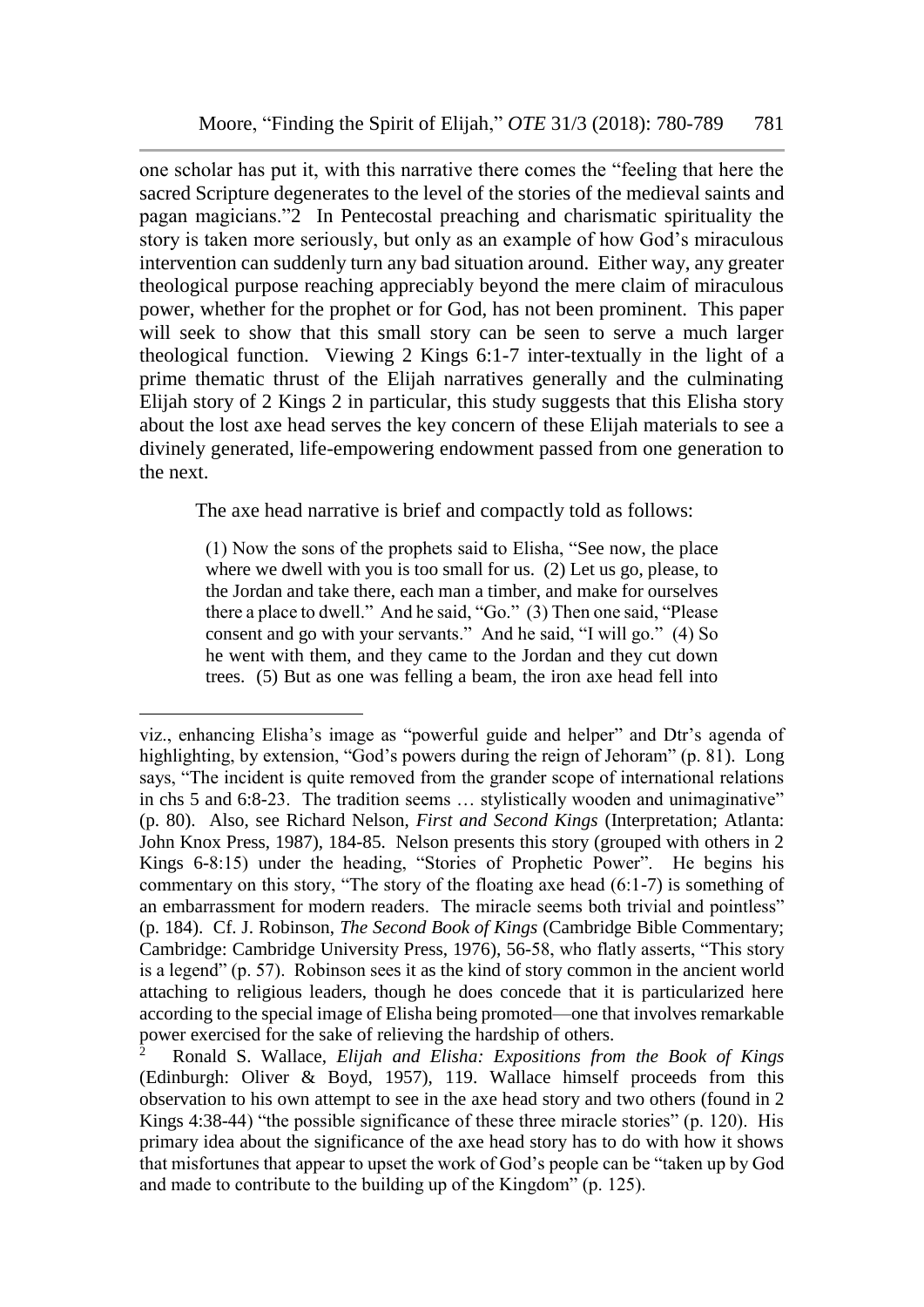the waters. And he cried out, "Oh, my master, it was borrowed?" (6) Then the man of God said, "Where did it fall?" He showed him the place. Then he cut down a stick and threw it there, and the iron floated. (7) And he said, "Take it up for yourself." So he reached out his hand and took it. $3$ 

Viewing this passage in relative isolation, as is typically done, one can easily reach the conclusion that this is a story or legend that intends to do little more than display or demonstrate the supernatural power of "the man of God". One could even find a reinforcement for this view in a subsequent story of Elisha that appears a couple of chapters later, where the king of Israel in 2 Kings 8:4 asks Elisha's servant Gehazi, "Tell me all the great things that Elisha has done." It is natural to see the previously recorded miracle of the axe head as one of those "great things" and the telling of this miracle as something arising from and arriving in the simple goal expressed here by the king, namely, just wanting to hear about the great things that Elisha has done. Yet it is interesting and perhaps telling that in this account of Gehazi informing the king about Elisha's great deeds, the event of this telling is overtaken by another event that creates a whole new context and occasion for realizing a new and greater purpose. Specifically, at the very moment when Gehazi is recounting how Elisha had restored a widow's son to life, in walks this very widow with her son in order to ask the king to restore a house and some land that they had recently lost through hardship. The king's purpose of wanting to hear about Elisha's power is now engulfed by a greater purpose, one that suddenly impinges upon the king's own power to act in line with Elisha's purpose, namely, to execute life-restoring action for this widow and her son (2 Kings 8:1-6).

In a similar way, the story of the lost axe head is not presented as an isolated telling but rather it is surrounded by a larger context that provides a framework for realizing a purpose for this small story that is larger than merely telling a great deed that Elisha has done. The nearby story of 2 Kings 2, the account of Elijah's ascension, has some particularly striking parallels to the story of the lost axe head, and noting these can begin to illuminate this larger purpose.

Consider these parallels: (1) Both 2 Kings 2 and 2 Kings 6:1-7 feature a trip to the region of the Jordan that (2) involves the prophet and the sons of the prophet. (3) In both stories the trip raises the prospect of the prophet and his band of followers being parted one from the other, and (4) in both instances we see sons of the prophet exhibiting a decided move to counter this prospect with a clear commitment to continuing with the prophet (2:2, 4, 6, and 6:3). Then in both stories this move on the part of the younger to continue being with the elder sets the stage for (5) a divine intervention that transacts an exchange between the

 $\overline{3}$ Translations of the biblical text are the author's own, unless otherwise noted.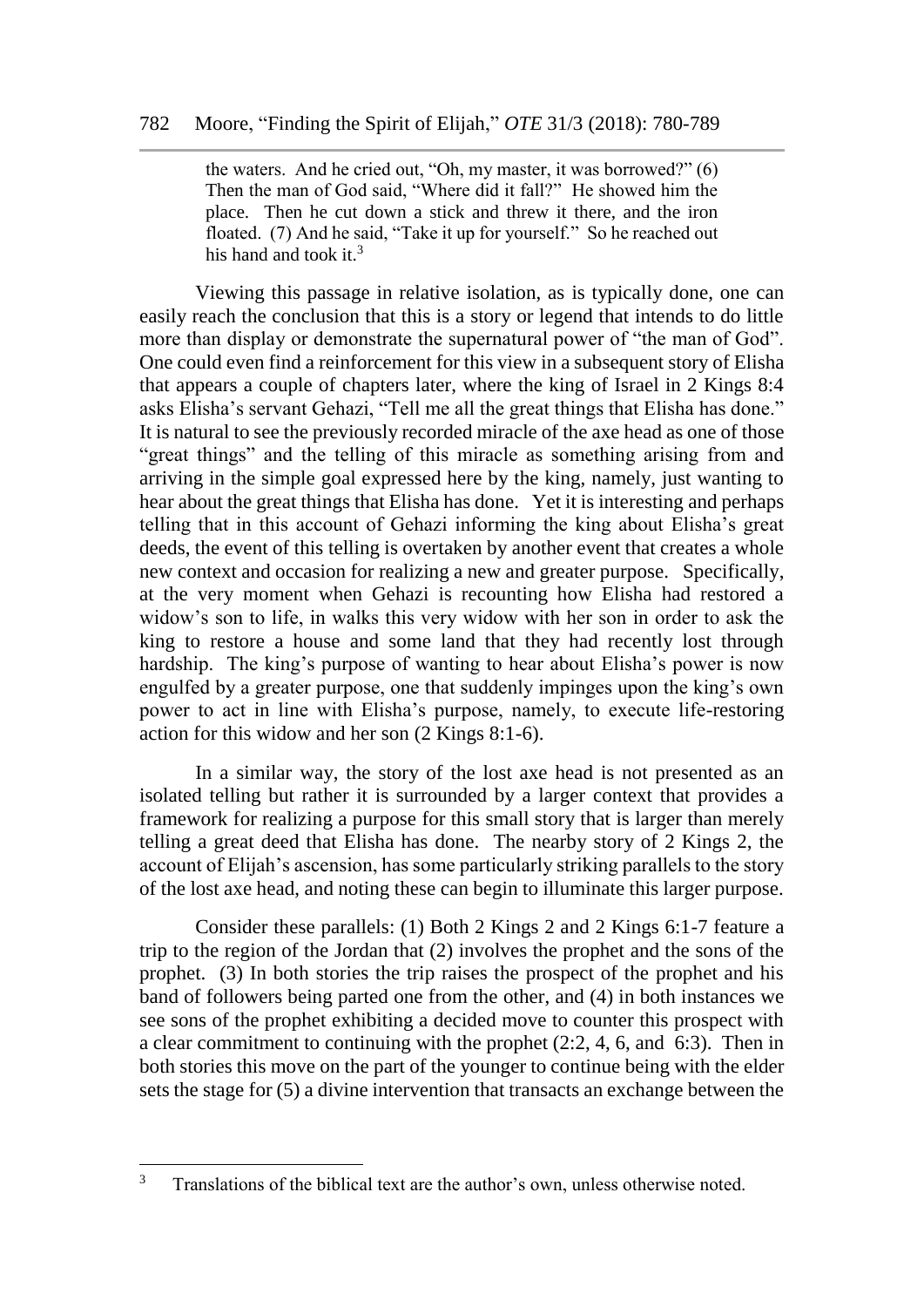elder and the younger that (6) offers an empowering, supernaturally generated endowment for the younger to "take up" (2:13-14 and 6:7).

Of course, after these similarities are noted, one can notice a series of contrasts: (1) Most obviously, Elijah is the elder in 2 Kings 2 and Elisha is the elder in 2 Kings 6. (2) In the earlier story the elder is leaving, but in the latter, it is the sons of the prophets who initiate the leaving. (3) Elijah's departure in 2 Kings 2 is more permanent, for he is leaving his earthly life, whereas the departure of the sons of the prophets in 2 Kings 6 involves only a temporal relocation, a new place to live.<sup>4</sup> And (4) in 2 Kings 2 Elijah resists his follower's expressed desire to go with him  $(2:2, 4, \& 6)$ , whereas in 2 Kings 6, Elisha responds positively to his followers' expressed desire that he "go with" them  $(6:3-4)$ .

Yet all of these contrasts could be seen to come together with the noted similarities in a way that suggests a complementary relationship between these two stories around their shared focus on a divine intervention that transacts a passing of empowerment from one generation to the next. One could summarize the complementary relationship this way: (1) There is a passing of empowerment that goes from Elijah to Elisha in 2 Kings 2, and then from Elisha to his disciples in 2 Kings 6. (2) It is occasioned by the departure of the elder in the first story and by the departure of the children in the second. (3) It entails the ultimate departure of Elijah in the first story (i.e., a coming to the end of life) and a lessthan-final departure of the children in the second story (a coming of age). Correspondingly, (4) it involves the ultimate empowerment of a relinquished mantle in the first story and the immediate empowerment of a recovered tool in the second. The pivotal transition of Elisha between the two stories, particularly the shift in his role from being one of the "sons" in the first story to being the elder in the second, might even suggest that (5) what Elisha gained from his reluctant elder in the earlier episode has helped him to be readily giving to his children in the later episode.

All of these points of connection between the story of the ax head being raised up and the story of Elijah being taken up can serve to point up the significance of the former story, especially when the place of the latter story in its larger literary context is fully realized. 2 Kings 2 obviously occupies the central place between the Elijah and Elisha cycles, but, as George Savran has clearly pointed out, this narrative also comprises the literary midpoint of the entire Kings corpus.<sup>5</sup> The major sections of the Kings material are laid out symmetrically, with the Elijah and Elisha stories forming the middle section

l

<sup>&</sup>lt;sup>4</sup> Perhaps going along with this difference in the extent of the two departures, Elijah's journey entails crossing the Jordan and traveling beyond it, whereas the sons of the prophets in 2 Kings 6 are intending to journey only *to* the Jordan.

<sup>5</sup> George Savran, '1 and 2 Kings', in *The Literary Guide to the Bible* (R. Alter & F. Kermode, eds., Cambridge, MA: Harvard University Press, 1987), 148-149.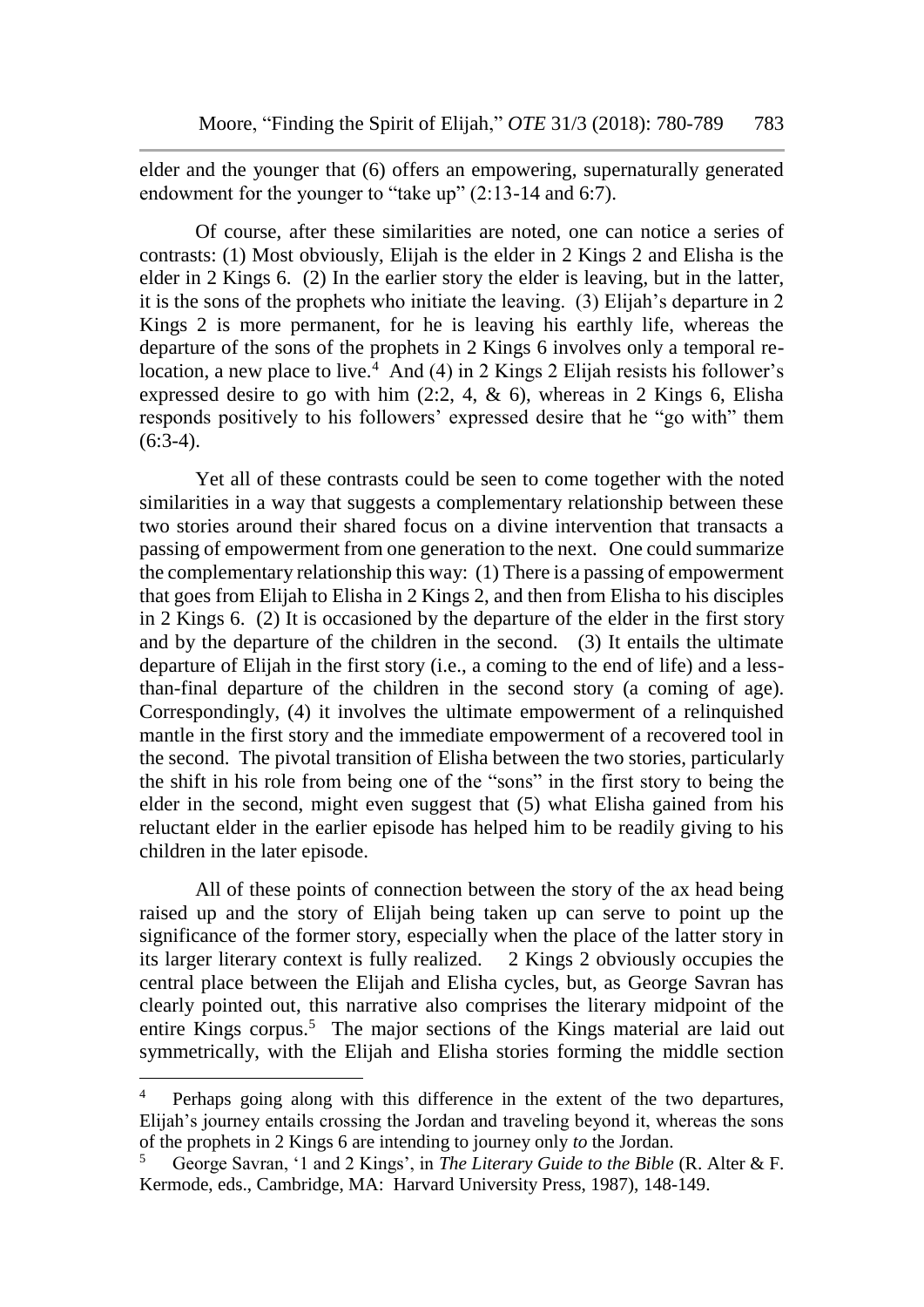(1Kgs. 17—2 Kgs. 12), flanked on either side by sections that feature alternating coverage of the Northern and Southern Kingdoms (1 Kgs. 12-16 and 2 Kgs. 13- 17). These sections are themselves framed by matching outer sections that cover the unified kingdom of Solomon before the division of Israel on one side (1 Kgs 1-11) and the single remaining kingdom of Judah after the fall of the North on the other side (2 Kgs 18-25).

In addition to occupying the position of literary midpoint of Kings, 2 Kings 2 stands out in the literary corpus of Kings by another striking feature, as Richard Nelson has so helpfully observed.<sup>6</sup> He notes how the material covering the divided kingdoms employs a literary pattern of shuttling back and forth between reigns of southern kings and northern kings in a chronologically staggered sequence. This weaves the history of the two kingdoms of Israel together in a way "the reader is unable to untangle".<sup>7</sup> The pattern turns on the use of literary formulas that respectively introduce and close the reign of each king, like the opening and closing of a file. All the files are covered in chronological order, except for the shifting that comes in the alternation between North and South, which produces the chronological staggering or overlapping effect. With this pattern, a file of one kingdom can be left open, while several files from the other kingdom are presented, all before the narrative shifts back to close the open file. This keeps everything moving forward but in an interlocking way. Everything is placed within the files, even at times some of the files of the other kingdom, with only two noteworthy exceptions, namely, the story of Athaliah's succession attempt in 2 Kings 11 and the story of Elisha's succession of Elijah in 2 Kings 2. The effect, so Nelson observes, is that, on the one hand, Athaliah's short-lived attempt to usurp the throne of David falls between and outside the southern files in a way that denies her a legitimizing place in the official southern sequence, and, on the other hand, the story of Elijah's ascension and Elisha's taking up of his mantle is placed between the files of two northern kings in a way that sets this "numinous" succession event "outside the run of ordinary time,"<sup>8</sup> or in a way, one could say, that keeps this divinely transacted succession from being placed under the reign of any human king.

Thus, the literary structure of the Kings corpus, both in its chiastically ordered macro-outline and in the highly exceptional interruptions in its regal filing system, serves to highlight the centrality and narrative significance of 2

 $\overline{a}$ 

<sup>6</sup> Richard Nelson, "The Anatomy of the Book of Kings," *Journal for the Study of the Old Testament* 40 (1988): 39-48.

Nelson, "Anatomy," 44.

<sup>8</sup> Ibid. Cf. Walter Brueggemann, *1 & 2 Kings,* Smyth & Helwys Bible Commentary (Macon, GA: Smyth & Helwys Publishing, 2000), 293, who comments, "chapter 2 stands between the two reigns, that is, outside them, outside 'royal time.' It is likely that the text is intentionally placed as it is, in order to suggest that the remarkable moment of prophetic transition is so odd and so exceptional that it cannot be held in royal time or understood in royal rationality."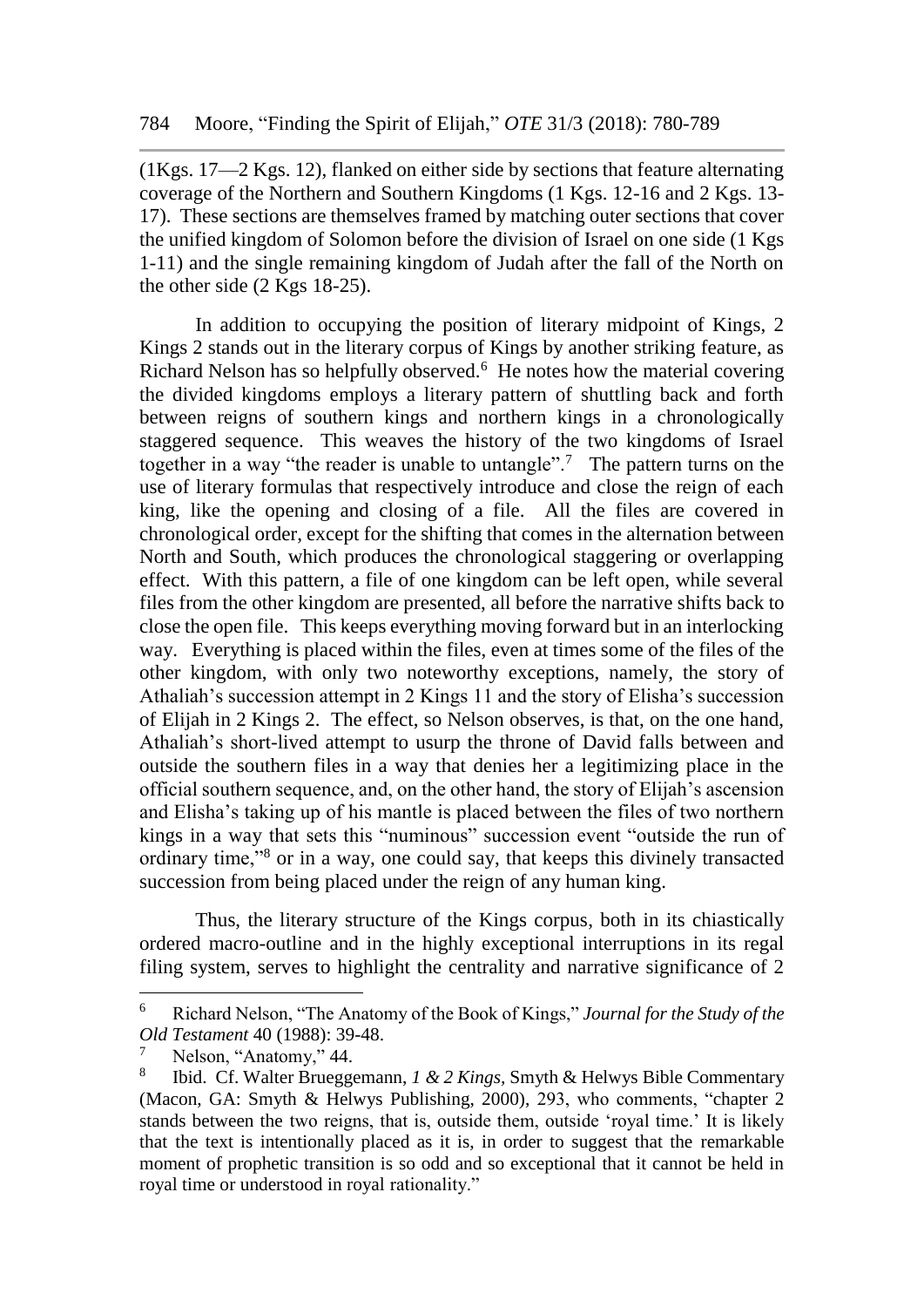Kings 2. This story, then, to which the story of Elisha and the lost axe head is so thoroughly linked in its literary details, as previously noted, is no peripheral narrative. It has a distinguished place in the literary structure that is no doubt owing to its key thematic relationship with the entire Kings corpus. This important thematic relationship could be described as follows. Kings is a body of literature that treats a long line of leaders in succession. It begins with the story of Solomon's succession (1 Kings 1-2), after which there unfolds a lengthy and largely tragic saga of successions that eventually lead to the fall of the Israelite kingdoms, first the North (2 Kings 17) and finally the South (2 Kings 25). This overarching story line of royal failure has led Walter Brueggemann to suggest that the very title of the saga should be read *"Kings?"*—that is, "*Kings"* with a question mark.<sup>9</sup> Yet this book stands beneath another title that categorizes the collection in which the book has been placed as *"Prophets"*. And it is the dominating role of the prophets in this literature to predict and point up the royal failure and also to point the way to the ultimate success of all Israel beyond the failure. This is done not only by refusing to give up on the divine promise of the ultimate succession of David's house (2 Kings 11:36-39 and 25:27-30) but also, it would appear, by the preserving of the pilot light of ultimate success through the succession enacted and exhibited in the house of the prophets, especially as seen in the Elijah-Elisha stories and most explicitly in the central succession story of 2 Kings 2.<sup>10</sup>

This central thematic function of 2 Kings 2 can be seen in sharper relief when viewed against the specific thematics of the Elijah narratives. As the study of Leah Bronner long ago recognized, the Elijah stories are dominated by the agenda of polemics against the cult of  $Baal<sup>11</sup>$ —a fertility cult imported into Israel, both North and South, principally by the infectious influence of the royal house of the Omrides, specifically by Ahab and Jezebel in the North and by their daughter, Athaliah, by marriage to King Jehoram in the South. It was a cult that claimed Baal, not Yahweh, as the divine source of Israel's fertility, generativity and procreativity. Virtually every episode of the Elijah cycle can be seen as a counterpoint to the claims of Baalism. As Elijah's own name declares, "Yahweh is God", and this means Baal is not. The climactic confrontation on Mount Carmel makes this counterpoint in an explicit way, where the people exclaim, "Yahweh, He is God; Yahweh, He is God!" (1 Kgs 18:36-39). Every other

 $\overline{a}$ 

<sup>&</sup>lt;sup>9</sup> Walter Brueggemann, *Hope within History* (Atlanta: John Knox Press, 1987), 54.

See Savran, "1 and 2 Kings," 149, who comes close to this point in the following statement: "The midpoint [of the middle section of Kings] is 2 Kings 2. Although royal succession is frequently described in Kings, this is the only account of the transfer of the mantle of prophecy in the entire Bible. By placing the idea of prophetic continuity at the very centre of his work, the narrator emphasizes that as long as dynastic kingship continues, there will be a corresponding prophetic response."

<sup>11</sup> Leah Bronner, *The Stories of Elijah and Elisha as Polemics against Baal Worship* (Leiden: EJ Brill, 1968).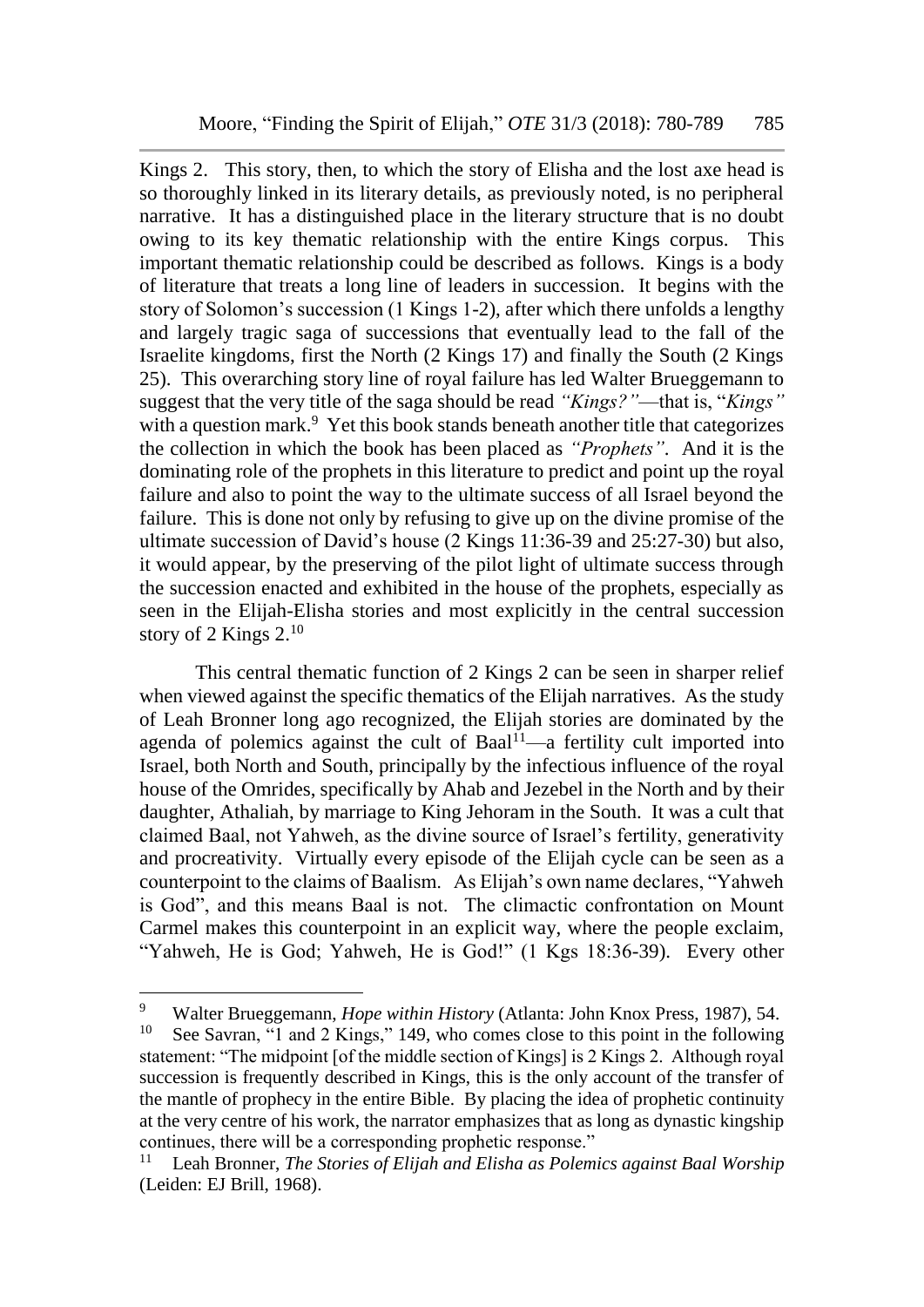episode makes the counterpoint implicitly. Thus, when Elijah announces the cessation of the rains in Israel at the very beginning of the Elijah cycle (1Kgs 17:1), the clear implication is that Yahweh, not Baal, controls the rains in all their fructifying and fertilizing power. When Elijah soon thereafter declares to the widow of Zarephath that her meagre remnants of meal and oil would not run out "until the day that Yahweh sends rain on the earth" (1 Kgs 17:14), it carries the implication that Yahweh, not Baal, not even the rain itself, is the ultimate generative source of the fruitfulness of the earth, even beyond the land of Israel. In the matter of the calling down of fire from heaven on Carmel and then again on the companies of fifty in the story of 2 Kings 1, there is the implication that Yahweh rather than Baal commands the thunderbolts that announce the rainstorm.

This dominant theme of Yahweh's triumph over Baal in the Elijah stories, then, presents Yahweh, not Baal, as the *real* God of fertility. In addition to Yahweh's powers of fertility in the world of nature, the fecundity of the land, which is the overt focus of the literature, I would suggest that there are also important, but largely unnoticed, indications in the Elijah cycle that Yahweh's powers of fertility are at work in restoring human generativity as well—another area where Baal's fertility claims had extended. This issue of Yahweh's power to restore human fruitfulness is centred and primarily manifested in and through the figure of Elijah and finally culminates, I would maintain, in the matter of Elijah's becoming and fulfilling his role as "father" to the "sons of the prophet", especially to Elisha, culminating, here again, in the strategic story of 2 Kings 2.

In teasing out this thematic strand of Elijah's fathering role in the Elijah cycle, I would begin with the reinforcing observation of how the entire canonical corpus of the Prophets ends with a reference that points up the lasting legacy of Elijah's role in this regard. This prophet whose own life culminated in a solemn intergenerational convergence and intersection with his spiritual son, becomes in the end an iconic figure associated for all time with the divine aim to "turn the hearts of elders to their children and the hearts of children to their elders" (Mal. 4.6; cf. Luk. 1.17).

It is remarkable that Elijah's canonical legacy arrives at this end in view of how the canonical presentation of Elijah begins. He is introduced in 1 Kings 17:1 only as "Elijah the Tishbite" without reference to any father. One can scarcely find another Old Testament character of such magnitude whose parentage and all genealogical antecedents are completely lacking.<sup>12</sup> Is this a silence that says something? I would submit that it is telling us about a fathering

 $\overline{a}$ 

<sup>&</sup>lt;sup>12</sup> One could perhaps cite Daniel as a comparable example. His lack of genealogical identification in the book of Daniel might serve to register the force of the break in familial connection and native identity that the Babylonian captivity was deliberately aiming to carry out, as the story of Daniel 1 seems intent to show.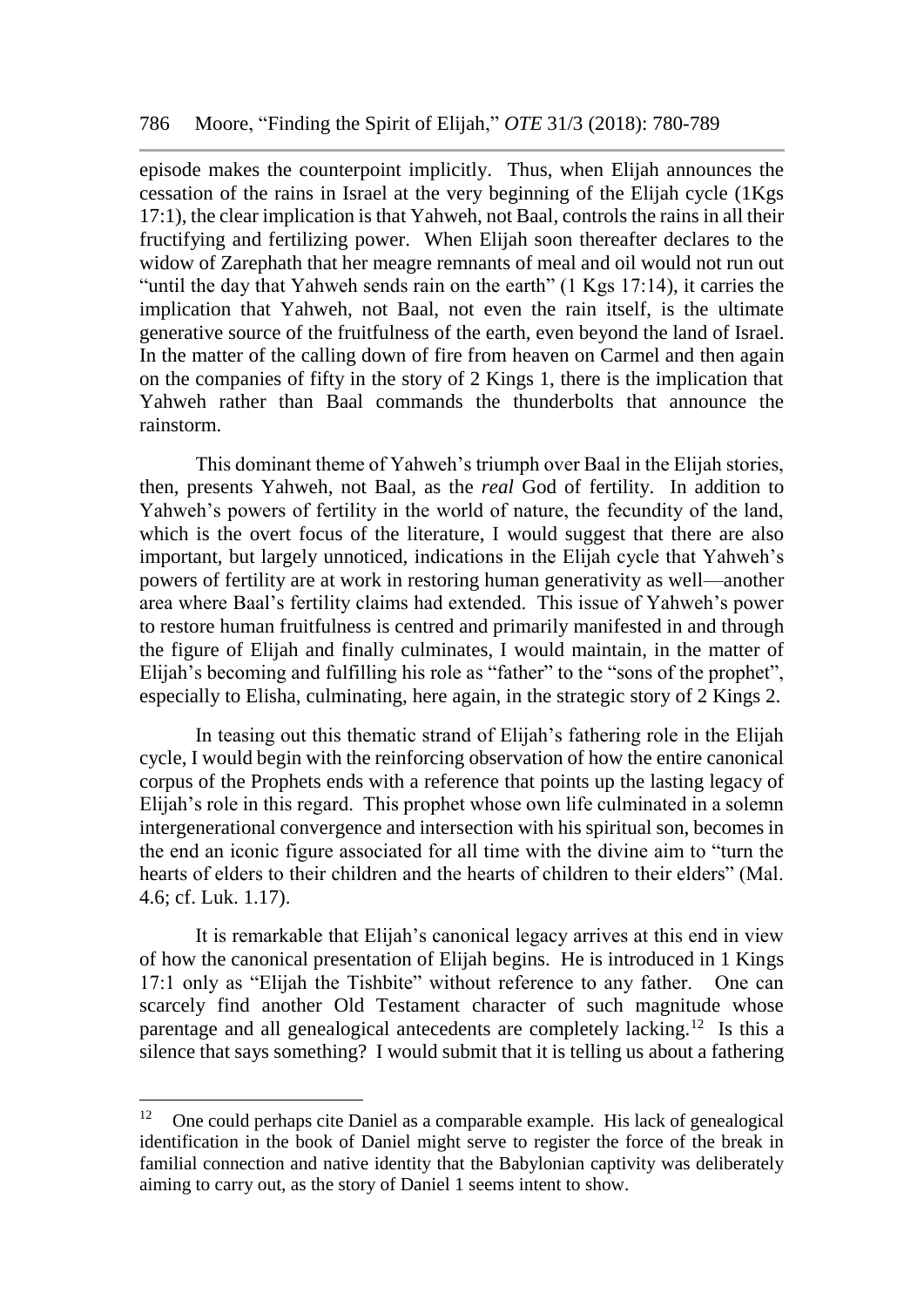deficit in Elijah's life that reflects a fathering deficit in Israel—one that Elijah is being raised up to redress. There is support for this in the words we later see Elijah speaking under the broom tree at the low point of his story: "Enough! Take my life now, O Yahweh, for I am no better than my fathers" (1 Kgs 18:4). Elijah is clearly indicating a fathering deficiency that reaches all the way down to the personal level for him. Yet this "fatherless" one is the very one whose story will culminate with Elisha's venerating words of appellation: "My father, my father, the chariots and horsemen of Israel!"  $(2 \text{Kgs } 2:12)$ .

How does Elijah get from his fatherless introduction (1 Kgs 17:1) to this fatherly conclusion? The story of the widow of Zarephath and her son in 1 Kings 17: 8-24, I would suggest, conveys an important step in this significant thematic transition. This story contains two episodes. The first (vv. 8-16) involves Yahweh's provision in the arena of agricultural fertility, the miraculous supply of meal and oil, as previously noted. But the second is focused on Yahweh's power to raise up human offspring (vv. 17-24).

Elijah is introduced to the widow's son in the first episode (v. 12). This son, like Elijah, is fatherless and now dependent on this widow woman for his life. But in the second episode the identification between Elijah and this son goes to another level. The son falls sick and dies, his mother confronts "the man of God" with her tragedy, and Elijah says, "Give me your son" (v. 19a). And with words that seem to accentuate the transfer of the son's close connection from the mother to the prophet, we read, "then he took him out of her bosom, carried him into an upper room where he was staying, and laid him upon his bed" (v. 19b).

Still the identification between this man and this child goes one dramatic step further. In this upper room, we see a pivotal moment in Elijah's character development. For the first time in the Elijah cycle, we no longer see Elijah in the mode of the unflappable wielder of supernatural power. In a scene of desperation that virtually matches that of the mother, "he cried to Yahweh and said, 'O Yahweh, my God, have you brought calamity even to this widow, with whom I am staying, by killing her son?' Then he stretched himself out upon the child three times and cried to Yahweh and said, 'O Yahweh, my God, I beg you, let this child's life come into him again'" (vv. 20-21). Next we are told that Yahweh heard Elijah's voice, the child's breath, his *nephesh*, came into him again, and Elijah brought him down and gave him to his mother, saying, "Behold, your son lives" (vv. 22-23). If ever there was a scene that could represent the experience of becoming a spiritual parent, this surely is it.

The two episodes of Elijah's sojourn in Zarephath, then, can be seen to play a foreshadowing role in Elijah's unfolding mission. Even as the episode of the meal and oil foreshadows Yahweh's ecological triumph over Baal in Elijah's forthcoming ministry in Israel, the episode of Elijah's "delivery" of this child can be seen to presage his upcoming role in becoming a father, even a paragon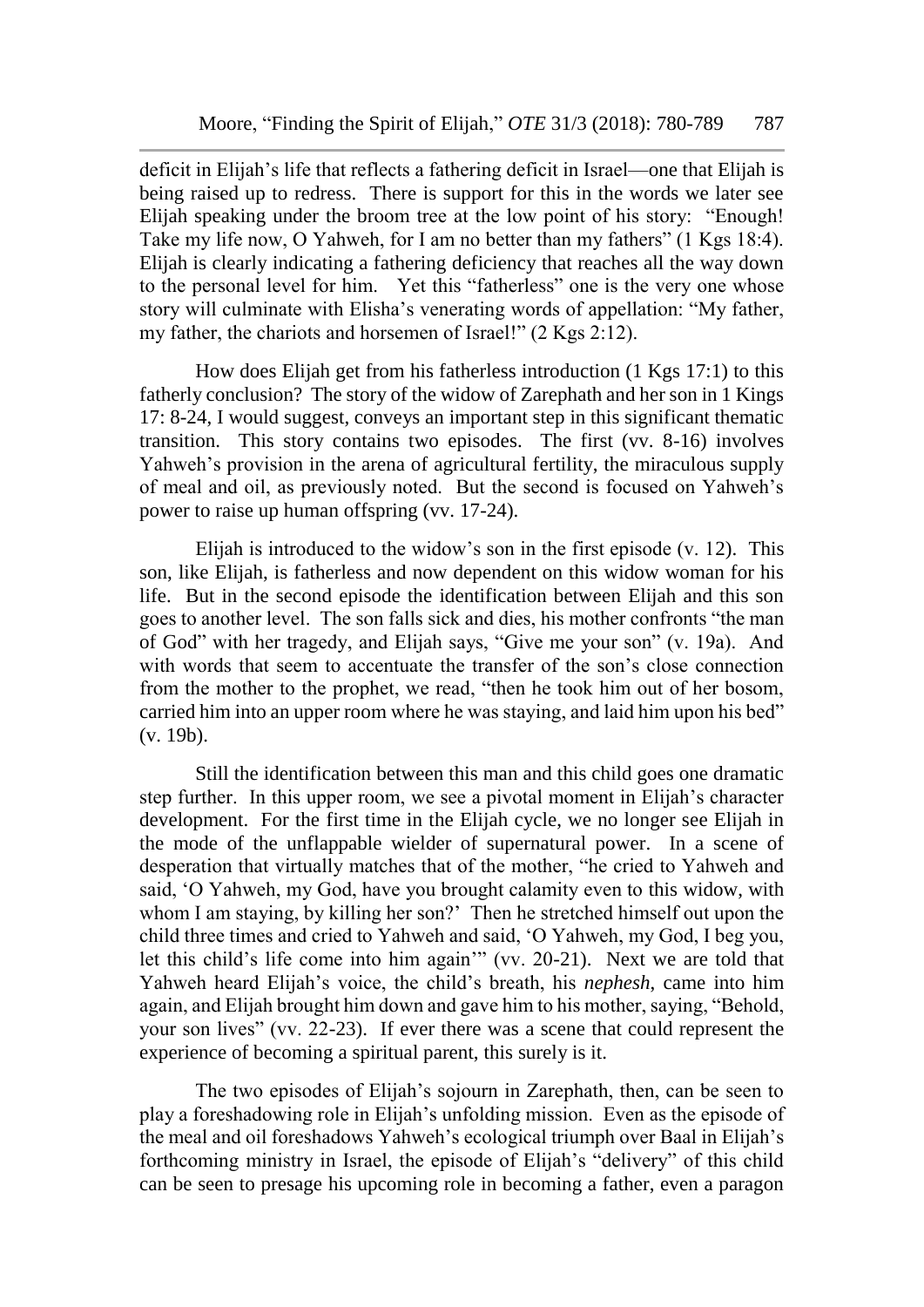of the restoration of fatherhood in Israel. One can see a literary correspondence in the broad thematic sequence of these two episodes and that of the Carmel and Horeb episodes that follow. The Carmel narrative leads up to a display of Yahweh's power through Elijah to send the rains that will replenish meal and oil throughout all Israel (1 Kgs 18:20-46; cf. 17:14), and the Horeb narrative that comes next features Elijah coming once again to the point of a desperate cry unto Yahweh that leads directly to the prophet's fatherly call to raise up Elisha, who will be first among the "sons of the prophet" (1 Kgs 19:1-18).

This pivotal moment on Horeb when God tells Elijah, "you shall anoint Elisha, son of Shaphat of Abel-Meholah, to be prophet in your place" (1 Kgs 19:16), has often been viewed as God's retraction of Elijah's commission, a divine decision to retire and replace Elijah for losing faith and despairing of life in his flight into the wilderness (19:4-14). Yet in terms of the thematics we have been tracing, this is not a moment of failure for Elijah but the moment that discloses his crowning success—success in terms of his destiny-defining mission of raising up a successor.

The destiny of Elijah that is defined on Horeb in 1 Kings 19 is fulfilled near the Jordan in 2 Kings 2, when he fully succeeds in being succeeded by Elisha. This fulfilment is tangibly signified by Elisha's taking up of his mantle. It is spiritually signified with Elijah's words that claim for Elisha a double portion, indeed the firstborn son's portion, of Elijah's spirit (2 Kgs 2:9-10) and also by the subsequent words of the "sons of the prophet", who, when seeing Elisha split the Jordan with Elijah's mantle, exclaim, "the spirit of Elijah rests on Elisha!" (2 Kgs 2:15).

It is the spirit of a father transferred to a son of the prophet who, in the spirit of his father, himself becomes a father to the sons of the prophet, and who accordingly and likewise comes to the end of his life and receives the same venerating appellation, "My father, my father, the chariots and horsemen of Israel!" (2 Kgs 13:14). Within this narrative framework in which the theme of intergenerational succession, so prominent in the Elijah stories, is carried forward, the story of Elisha and the lost axe head finds its significance and meaning.

## **BIBLIOGRAPHY**

- Bronner, Leah. *The Stories of Elijah and Elisha as Polemics against Baal Worship.*  Leiden: EJ Brill, 1968.
- Brueggemann, Walter. *1 & 2 Kings.* Smyth & Helwys Bible Commentary. Macon, GA: Smyth & Helwys Publishing, 2000.

\_\_\_\_\_\_\_\_\_\_. *Hope within History.* Atlanta: John Knox Press, 1987.

- Long, Burke O. *2 Kings,* Forms of the Old Testament Literature, Vol. X. Grand Rapids, MI: Eerdmans, 1991.
- Nelson, Richard. *First and Second Kings,* Interpretation Series; Atlanta, GA: John Knox Press, 1987.